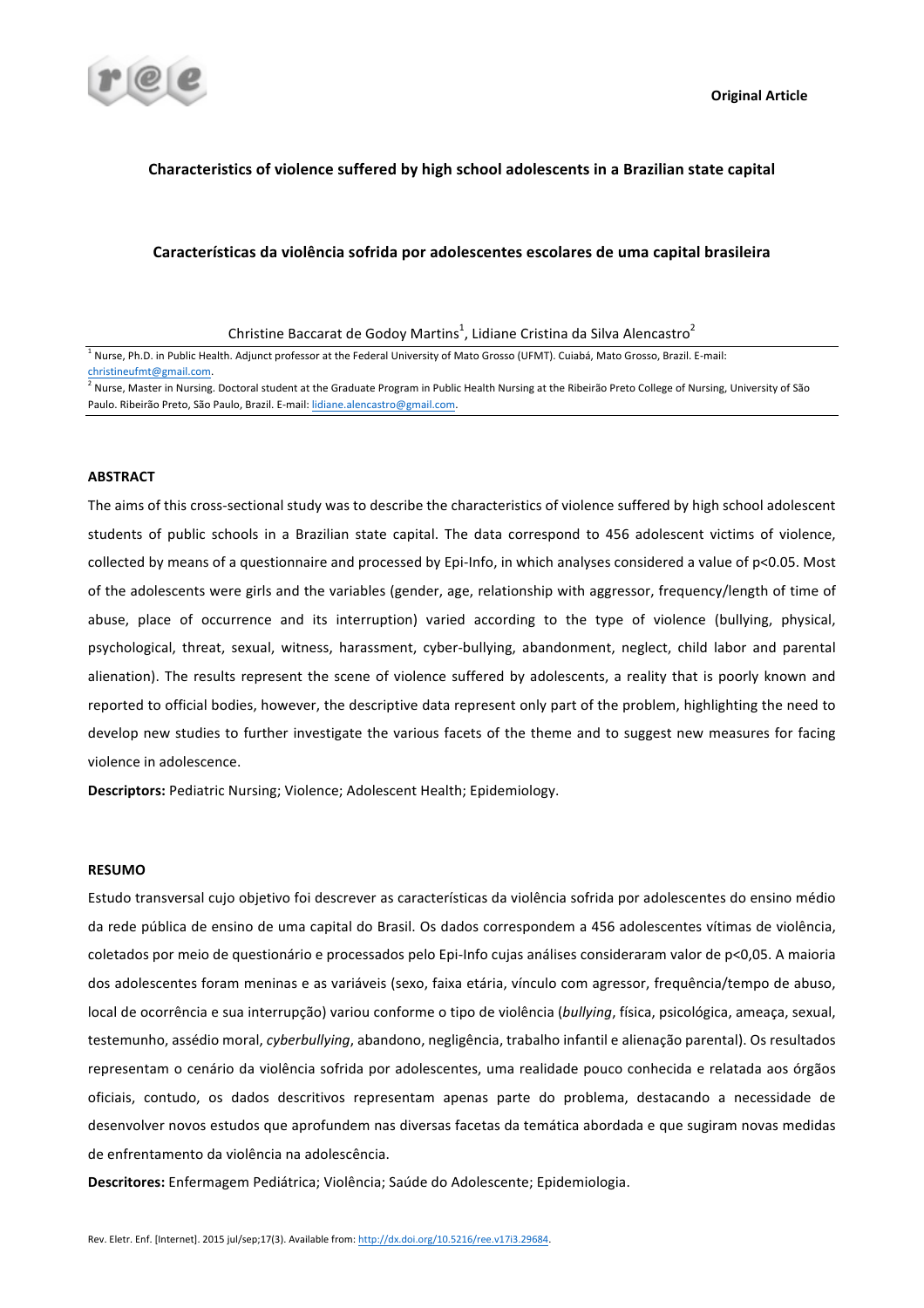## **INTRODUCTION**

Violence is present in the socio-historical context of humanity from its evolutionary process, and besides being associated with the social, economic and cultural aspects of a community, it is directly linked to human relationships $<sup>(1)</sup>$ .</sup>

The World Health Organization (WHO) defines violence as "the intentional use of physical force or power, threatened or actual, against oneself, another person or against a group or community, which either results in or has a high likelihood of resulting in injury, death, psychological harm, maldevelopment, or deprivation"<sup>(2)</sup>.

Violence is classified as a public health problem, $(2)$  not only because of its high mortality rates, but also the various damages and injuries that this grievance can cause to the well-being and quality of life of people, the calculable and incalculable costs as regards health and safety, as well as its broad potential to impact on the way of life of a society<sup>(3-4)</sup>. When violence involves children and adolescents, the representation of this aggravation is even greater, particularly for the damage, sometimes irreparable, that this phenomenon can generate in the physical, mental and social development of this age group $<sup>(4)</sup>$ .</sup>

Children and adolescents are considered vulnerable to violence as a reflection of the sociohistorical and cultural context that underlies the evolution of society and the appreciation thereof, as the story reveals that only in the twentieth century, children and adolescents have been recognized as members of humanity and concern for their safety and social value has become a major challenge for public officials<sup>(5)</sup>.

In Brazil, in 1990, the creation of the Children and Adolescent Statute (ECA, as per its acronym in Portuguese) was a milestone in the representation of children and adolescents in Brazilian society, because it determines the protection of this age group from "any form of neglect, discrimination, exploitation, violence,

cruelty, and oppression, punishing by law any attempt on their fundamental rights" $(6)$ .

Adolescence, in particular, being a transitional stage between childhood and adulthood, is a time when adolescents are faced with situations, questions, uncertainties and attitudes that can interfere directly in their formation process, which expose this age group to various situations of vulnerability, such as exposure to violence<sup>(7)</sup>.

Worldwide, the effects that situations of violence create are emphasized in life and the everyday lives of adolescents<sup>(8-9)</sup>. The impact of violence in adolescence is directly reflected in the care from health services due to the physical and mental harm, in the death rate in this age group related to murders and especially the spread of violent acts that usually begin during this period and last until adult life, reflecting in an increase in crime, and also representing an important social factor<sup> $(4-8)$ </sup>.

In view of this, the protection of adolescents in relation to the various situations that may interfere with their development process and social formation has been discussed, and since then, strategies and policies have been developed in order to reduce the occurrence, especially of violence, in this age group. In this sense, this study addresses the sub-agendas set for research in the areas of health and nursing, included in the National Agenda of Priorities in Health Research<sup>(10)</sup>, pointing to violence as a priority topic in the development of research. 

In this scenario, the aim of this study was to describe the characteristics of violence suffered by high school students of public schools in a Brazilian state capital.

#### **METHODS**

This study presents some of the results of a master's degree dissertation originating from a subproject linked to the matrix project entitled "Violência Intencional entre *adolescentes na capital de Mato Grosso*". A descriptive cross-sectional study, performed with adolescents enrolled in 17 public high schools distributed in the four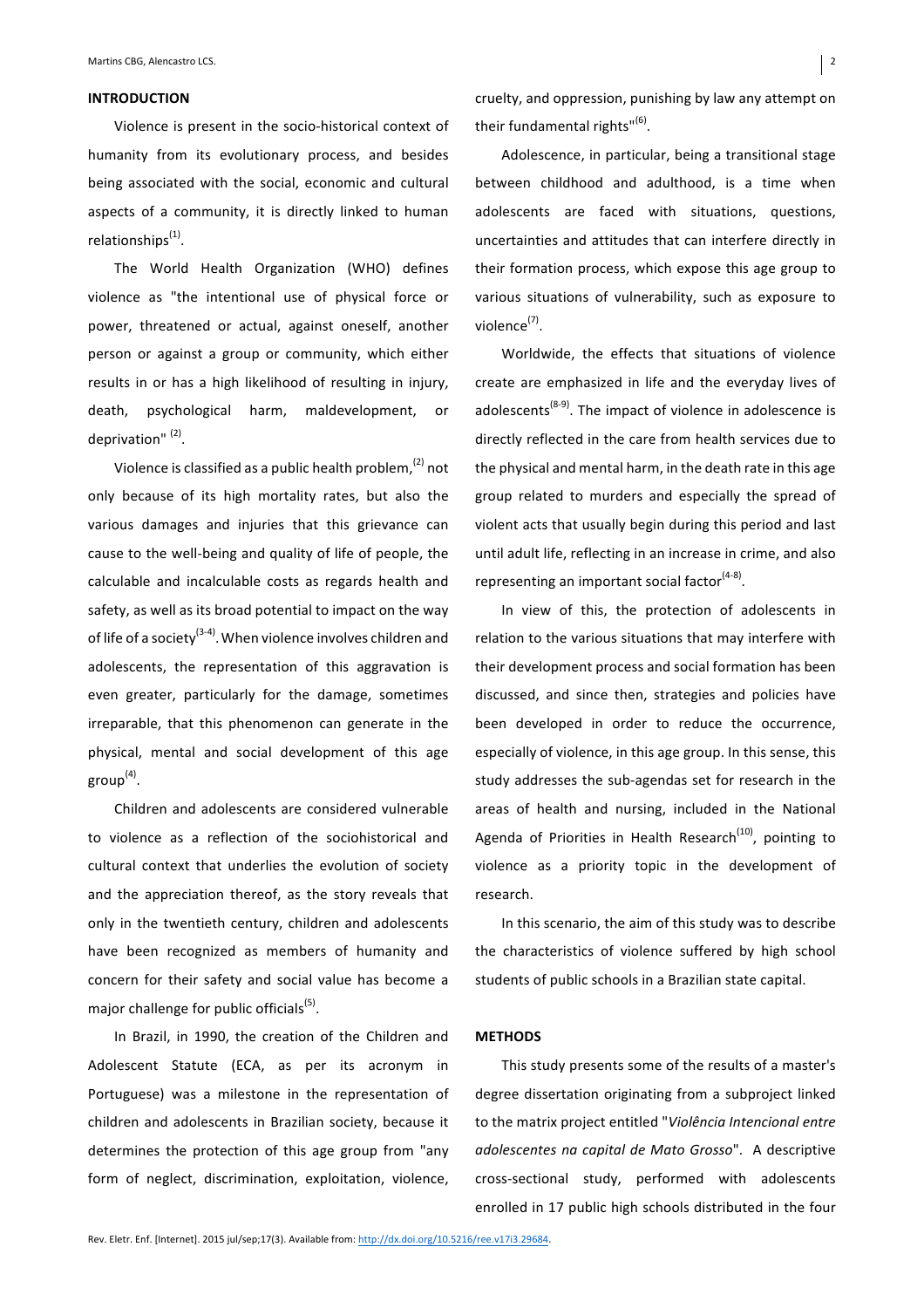administrative regions (East, West, North and South) in the capital of Mato Grosso, Brazil.

The sample was based on data from 2011, provided by the State Department of Education, which had 19,912 students enrolled in high school in the state public school system. For the calculation, the significance level of two standard deviations was considered, with a maximum error of 2% on a 50% frequency of the event, thus outlining a sample of 2,221 adolescents, and to compensate for losses, 2,786 questionnaires were collected.

The inclusion criteria were: being enrolled and attending the first to the third year of high school; being present at the time of data collection and being aged 10-19 years, the period considered as adolescence by the World Health Organization.

The classification of violence used in the instrument for data collection was based on the Ministry of Health Manual "Line of care for the comprehensive health care of children, adolescents and their families in situations of violence: guidance for managers and health professionals" from  $2010^{(11)}$ . There was no time frame for the response of adolescents and, with a view to its refinement, a pilot test in classes that were not part of the study was conducted.

To conduct the study, the guidelines of the Brazilian legislation for research on human subjects were considered, with the study being authorized by the State Department for Education in Mato Grosso. Parental consent was previously provided by schools and the project was approved by the Research Ethics Committee of the Júlio Müller University Hospital, at the Federal University of Mato Grosso, under opinion No. 54.488.

Data were collected in the second half of 2012, by means of a self-administered questionnaire with closedended questions, and, to guarantee the anonymity of the subjects, adolescents answered the questionnaire and deposited it in ballot boxes distributed in the classrooms. It is noteworthy that, during the collection, the definition

of types of violence was explained with the clarification of possible questions and doubts.

In the composition of variables, sex and age of the victims were considered as independent variables, and the type of violence suffered, the link between aggressor and victim, the frequency (how many times) and length of abuse (duration) of the violent act, whether the violence still existed or not and the place of occurrence were the dependent variables.

The data were processed by the Epi-Info program version 3.5.2 and bivariate analyses were performed, considering the value of  $p$ <0.05 for statistical significance (Chi-square test).

### **RESULTS**

Of the 2,786 adolescents surveyed, 1,236 responded positively as regards exposure to violence, in the condition of victim only, aggressor only and in the condition of both victim and aggressor. Among those exposed to situations of violence, 36.9% (456 adolescents) were exclusively victims.

Thus, the analysis was focused on the characteristics of the violence suffered by 456 high-school students from a state capital in Brazil.

Among the adolescents who suffered violence, 139  $(30.5\%)$  were boys and 317  $(69.5\%)$  girls. By associating the type of violence suffered and sex of the adolescents, it was observed that, in both sexes, the first two most frequent types of violence were bullying and physical violence. However, the third and fourth type of violence differed between sexes, with threats and psychological violence for males and psychological followed by sexual violence for females (Table 1).

When listing the types of violence suffered with the age of the adolescents, it was observed that bullying was highlighted in the age group from 12 to 17 years and among older adolescents (18-19 years old), physical violence stood out (Table 2).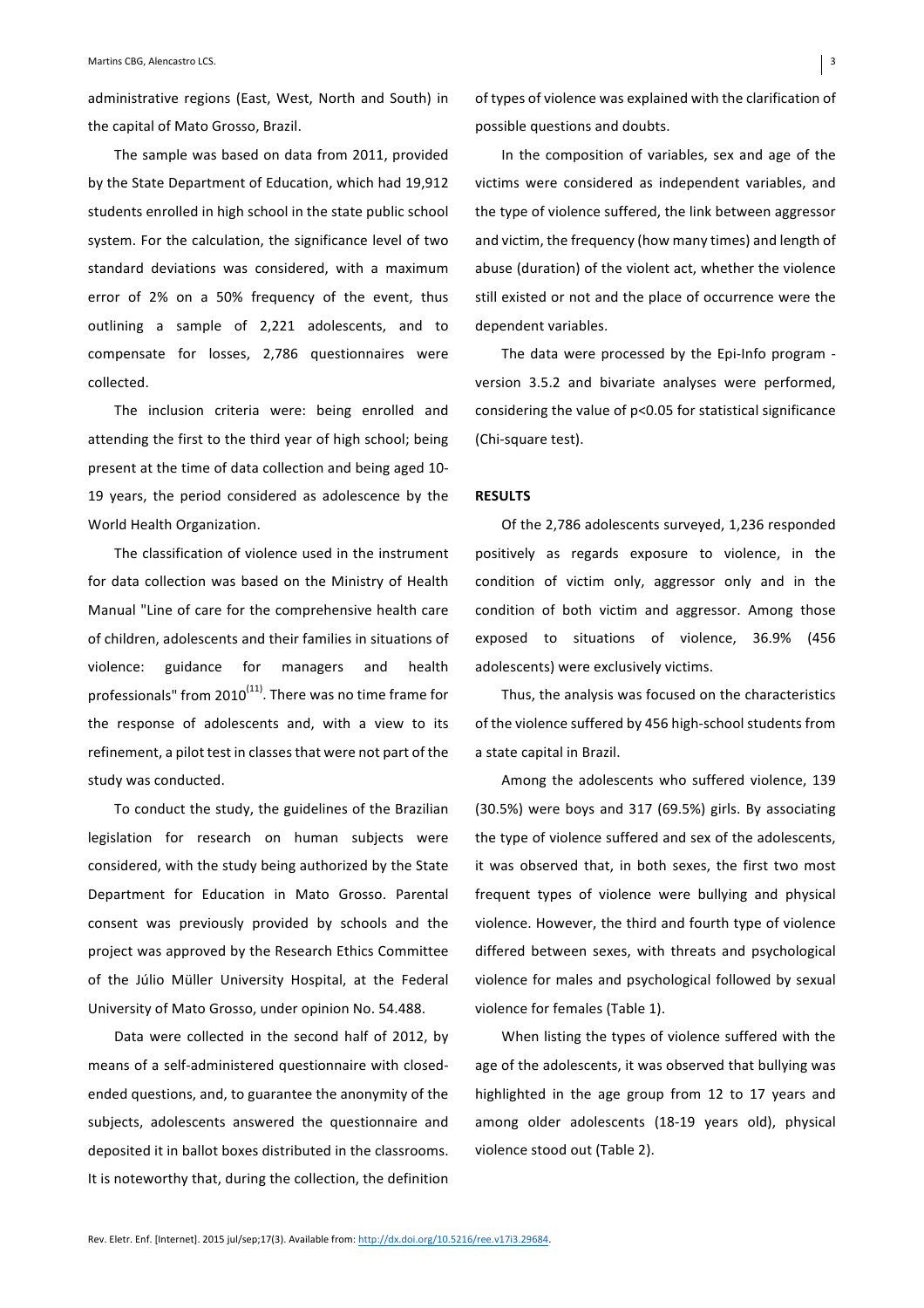Table 1: Distribution of adolescent victims of violence, according to the type of violence and sex of the victims (p=0.0027). Cuiabá, MT, Brazil, 2012.

|                           |                          |             |                | Sex                      |                |       |  |
|---------------------------|--------------------------|-------------|----------------|--------------------------|----------------|-------|--|
| Type of violence suffered |                          | <b>Male</b> |                | Female                   | Total          |       |  |
|                           | No.                      | %           | No.            | %                        | No.            | %     |  |
| <b>Bullying</b>           | 41                       | 29.5        | 85             | 26.8                     | 126            | 27.6  |  |
| Physical                  | 31                       | 22.3        | 73             | 23.0                     | 104            | 22.8  |  |
| Psychological             | 22                       | 15.8        | 71             | 22.4                     | 93             | 20.4  |  |
| Threat                    | 25                       | 18.0        | 31             | 9.8                      | 56             | 12.3  |  |
| Sexual                    | 4                        | 2.9         | 37             | 11.7                     | 41             | 9.0   |  |
| Witness of violence       | 3                        | 2.2         | 6              | 1.9                      | 9              | 2.0   |  |
| Harassment                | $\overline{\phantom{a}}$ | ٠           | 4              | 1.3                      | 4              | 0.9   |  |
| Cyber-bullying            | 2                        | 1.4         | 2              | 0.6                      | 4              | 0.9   |  |
| Abandonment               |                          | 0.7         | $\overline{2}$ | 0.6                      | 3              | 0.7   |  |
| Neglect                   | $\overline{2}$           | 1.4         | ٠              | ٠                        | $\overline{2}$ | 0.4   |  |
| Child labor               | $\mathbf{1}$             | 0.7         | ٠              | $\overline{\phantom{a}}$ | $\mathbf{1}$   | 0.2   |  |
| Parental alienation       | $\overline{\phantom{a}}$ |             | $\mathbf{1}$   | 0.3                      | $\mathbf{1}$   | 0.2   |  |
| Blank                     | 7                        | 5.0         | 5              | 1.6                      | 12             | 2.6   |  |
| Total                     | 139                      | 100.0       | 317            | 100.0                    | 456            | 100.0 |  |

Table 2: Distribution of adolescent victims of violence, according to the type of violence and age of the victims (p=0.0000). Cuiabá, MT, Brazil, 2012.

|                           |                          | Age of victims           |                          |                          |              |                    |                          |                    |                |       |  |  |  |
|---------------------------|--------------------------|--------------------------|--------------------------|--------------------------|--------------|--------------------|--------------------------|--------------------|----------------|-------|--|--|--|
| Type of violence suffered |                          | 12 to 13 years old       |                          | 14 to 15 years old       |              | 16 to 17 years old |                          | 18 to 19 years old | <b>Total</b>   |       |  |  |  |
|                           | No.                      | %                        | No.                      | %                        | No.          | %                  | No.                      | %                  | No.            | %     |  |  |  |
| <b>Bullying</b>           | $\mathbf{1}$             | 50.0                     | 46                       | 32.2                     | 69           | 27.8               | 10                       | 15.9               | 126            | 27.6  |  |  |  |
| Physical                  | ٠                        | ٠                        | 22                       | 15.4                     | 63           | 25.4               | 19                       | 30.1               | 104            | 22.8  |  |  |  |
| Psychological             | ٠                        | ٠                        | 32                       | 22.4                     | 48           | 19.4               | 13                       | 20.6               | 93             | 20.4  |  |  |  |
| Threat                    | ٠                        | ٠                        | 16                       | 11.2                     | 29           | 11.7               | 11                       | 17.5               | 56             | 12.3  |  |  |  |
| Sexual                    | ٠                        | ٠                        | 17                       | 11.9                     | 21           | 8.5                | 3                        | 4.8                | 41             | 9.0   |  |  |  |
| Witness of violence       | ٠                        | ٠                        | $\overline{2}$           | 1.4                      | 4            | 1.6                | 3                        | 4.8                | 9              | 2.0   |  |  |  |
| Harassment                | ٠                        | $\overline{\phantom{0}}$ | ٠                        |                          | 3            | 1.2                | 1                        | 1.6                | 4              | 0.9   |  |  |  |
| Cyber-bullying            | ٠                        | $\overline{\phantom{0}}$ | $\overline{2}$           | 1.4                      | 1            | 0.4                | 1                        | 1.6                | 4              | 0.9   |  |  |  |
| Abandonment               | $\mathbf{1}$             | 50.0                     | $\overline{\phantom{a}}$ | $\overline{\phantom{a}}$ | $\mathbf{1}$ | 0.4                | 1                        | 1.6                | 3              | 0.7   |  |  |  |
| Neglect                   | ٠                        | ٠                        | $\overline{\phantom{0}}$ |                          | 2            | 0.8                |                          | ٠                  | $\overline{2}$ | 0.4   |  |  |  |
| Child labor               | ٠                        | ٠                        | $\mathbf{1}$             | 0.7                      | ٠            | ٠                  | $\overline{\phantom{0}}$ | ٠                  | $\mathbf{1}$   | 0.2   |  |  |  |
| Parental alienation       | $\overline{\phantom{0}}$ | $\overline{\phantom{0}}$ | ٠                        |                          | 1            | 0.4                | $\overline{\phantom{a}}$ | ٠                  | $\mathbf{1}$   | 0.2   |  |  |  |
| <b>Blank</b>              | ٠                        | ٠                        | 5                        | 3.5                      | 6            | 2.4                | 1                        | 1.6                | 12             | 2.6   |  |  |  |
| <b>Total</b>              | $\overline{2}$           | 100.0                    | 143                      | 100.0                    | 248          | 100.0              | 63                       | 100.0              | 456            | 100.0 |  |  |  |

With regard to the relationship to the aggressor associated with the type of violence suffered, the father, the mother and the boyfriend perpetrated the physical violence more often, whereas another family member (brother, uncles, grandparents, etc.) and friends of the family and/or neighbors were attackers, predominantly with sexual violence. Classmates carried out bullying more often. Members of a gang or a rival group, as well as strangers and others (stepfather, brother, teacher, etc.) exercised threats more frequently (Table 3).

It is noteworthy that there was no statistically significant association between the relationship of the aggressor and the sex of the victims (p=0.1302).

Table 4 shows the types of violence suffered, according to the frequency of the violent act and the length of abuse. Bullying, psychological violence, cyberbullying, neglect, child labor and parental alienation were manifestations of violent acts, most frequent, occurring more often, more than once or maintained continuously. Whereas, physical violence, sexual violence, threats, witness of violence and abandonment, occurred more frequently once. Harassment had its frequency distributed uniformly for once, two to four times and always.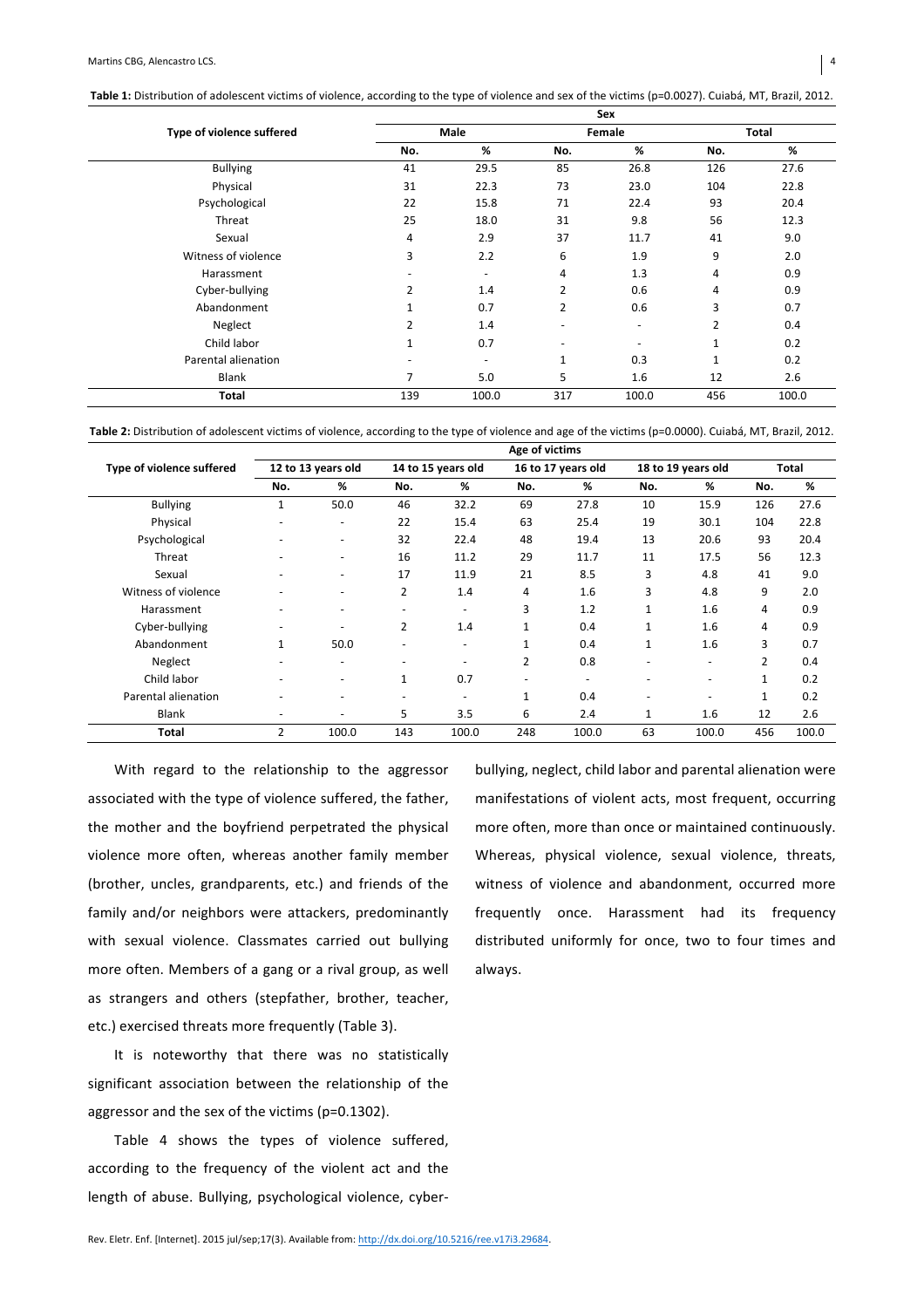# Table 3: Distribution of adolescent victims of violence, according to the type of violence suffered and the relationship with the aggressor

|        |                                 |       |                |       |                                  |       |                                  | (p=0.0000). Cuiabá, MT, Brazil, 2012. |                |       |                          |                          |                |       |                                    |       |
|--------|---------------------------------|-------|----------------|-------|----------------------------------|-------|----------------------------------|---------------------------------------|----------------|-------|--------------------------|--------------------------|----------------|-------|------------------------------------|-------|
|        | Relationship with the aggressor |       |                |       |                                  |       |                                  |                                       |                |       |                          |                          |                |       |                                    |       |
| $\ast$ | <b>Father</b>                   |       | <b>Mother</b>  |       | Other<br>member of<br>the family |       | Friend of the<br>family/neighbor |                                       | Colleague      |       | Boy/girlfriend           |                          | Stranger/other |       | Member of a<br>rival<br>group/gang |       |
|        | No.                             | %     | No.            | %     | No.                              | %     | No.                              | %                                     | No.            | %     | No.                      | %                        | No.            | %     | No.                                | %     |
| A      | ٠                               |       | $\overline{a}$ |       | $\overline{2}$                   | 6.1   | $\overline{2}$                   | 8.3                                   | 102            | 45.3  | ٠                        | ٠                        | 11             | 12.5  | $\overline{2}$                     | 16.7  |
| B      | 17                              | 58.6  | 4              | 50.0  | 11                               | 33.3  | 3                                | 12.5                                  | 35             | 15.5  | 5                        | 71.4                     | 21             | 23.9  | 3                                  | 25.0  |
| C      | 3                               | 10.3  | 3              | 37.5  | $\overline{7}$                   | 21.2  | 5                                | 20.8                                  | 53             | 23.5  | ٠                        | $\overline{\phantom{a}}$ | 16             | 18.2  | 1                                  | 8.3   |
| Α      | 1                               | 3.4   |                |       | $\mathbf{1}$                     | 3.0   | 5                                | 20.8                                  | 20             | 8.9   | $\overline{\phantom{a}}$ | ٠                        | 23             | 26.1  | 5                                  | 41.7  |
| E      | 3                               | 10.3  |                | ٠     | 12                               | 36.4  | 9                                | 37.5                                  | $\overline{2}$ | 0.9   | 1                        | 14.3                     | 10             | 11.4  | 1                                  | 8.3   |
| F      | 2                               | 6.9   |                |       |                                  |       |                                  |                                       | 3              | 1.3   | ٠                        | $\overline{\phantom{a}}$ | 3              | 3.4   |                                    | ٠     |
| G      |                                 |       |                |       |                                  |       |                                  | ٠                                     | $\overline{2}$ | 0.9   | ٠                        | ٠                        | 2              | 2.3   |                                    |       |
| н      |                                 |       |                |       |                                  |       |                                  | ٠                                     | $\overline{2}$ | 0.9   | ٠                        | ٠                        | $\mathbf{1}$   | 1.1   |                                    |       |
|        |                                 | ٠     | 1              | 12.5  | ٠                                |       |                                  |                                       |                |       |                          |                          |                |       |                                    |       |
|        |                                 |       |                |       |                                  |       |                                  |                                       |                |       |                          |                          |                |       |                                    |       |
| K      |                                 |       |                |       |                                  |       |                                  |                                       |                |       |                          |                          |                |       |                                    |       |
| L      | 1                               | 3.4   |                |       |                                  |       |                                  |                                       |                |       |                          |                          |                |       |                                    |       |
| M      | 2                               | 6.9   |                |       |                                  |       |                                  | ٠                                     | 6              | 2.7   | 1                        | 14.3                     | 1              | 1.1   |                                    |       |
| Total  | 29                              | 100.0 | 8              | 100.0 | 33                               | 100.0 | 24                               | 100.0                                 | 225            | 100.0 | 7                        | 100.0                    | 88             | 100.0 | 12                                 | 100.0 |

\*Type of violence suffered: A = Bullying; B = Physical; C = Psychological; D = Threats; E = Sexual; F = Witness of violence; G = Bullying; H = Cyber-bullying; I = Abandonment; J = Neglect; K = Child labor; L = Parental Alienation; M = Blank.

\*\*In this analysis, 30 files were excluded, in which adolescents left the relationship with the aggressor blank.

Table 4: Distribution of adolescent victims of violence, according to the type of violence suffered, frequency of the violent act (p=0.0175) and length of abuse (p=0.0046). Cuiabá, MT, Brazil, 2012.

|                              | Frequency of the violent act |      |                          |              |                          |               |                 |                          |                |        |                          |                          |                                                                                                                        |              |
|------------------------------|------------------------------|------|--------------------------|--------------|--------------------------|---------------|-----------------|--------------------------|----------------|--------|--------------------------|--------------------------|------------------------------------------------------------------------------------------------------------------------|--------------|
| Type of violence<br>suffered | Once                         |      |                          | 2 to 4 times |                          | 5 to 10 times |                 | 10 times or<br>more      |                | Always |                          | <b>Blank</b>             |                                                                                                                        | <b>Total</b> |
|                              | No.                          | %    | No.                      | %            | No.                      | %             | No.             | %                        | No.            | %      | No.                      | %                        | No.<br>126<br>104<br>93<br>56<br>41<br>9<br>4<br>4<br>3<br>$\overline{2}$<br>$\mathbf{1}$<br>$\mathbf{1}$<br>12<br>456 | %            |
| <b>Bullying</b>              | 19                           | 15.1 | 34                       | 27.0         | 13                       | 10.3          | 16              | 12.7                     | 27             | 21.4   | 17                       | 13.5                     |                                                                                                                        | 100.0        |
| Physical                     | 34                           | 32.7 | 26                       | 25.0         | 10                       | 9.6           | 15              | 14.4                     | 12             | 11.5   | 7                        | 6.7                      |                                                                                                                        | 100.0        |
| Psychological                | 16                           | 17.2 | 14                       | 15.1         | 11                       | 11.8          | 15              | 16.1                     | 22             | 23.7   | 15                       | 16.1                     |                                                                                                                        | 100.0        |
| Threat                       | 26                           | 46.4 | 15                       | 26.8         | 4                        | 7.1           | 3               | 5.4                      | $\mathbf{1}$   | 1.8    | 7                        | 12.5                     |                                                                                                                        | 100.0        |
| Sexual                       | 13                           | 31.7 | 12                       | 29.3         | 5                        | 12.2          | $\overline{2}$  | 4.9                      | 6              | 14.6   | 3                        | 7.3                      |                                                                                                                        | 100.0        |
| Witness of<br>violence       | 4                            | 44.4 | ٠                        |              |                          |               |                 | $\overline{\phantom{a}}$ | $\mathbf 1$    | 11.1   | 4                        | 44.4                     |                                                                                                                        | 100.0        |
| Harassment                   | $\mathbf{1}$                 | 25.0 | $\mathbf{1}$             | 25.0         | ٠                        |               |                 | $\overline{\phantom{a}}$ | $\mathbf{1}$   | 25.0   | $\mathbf{1}$             | 25.0                     |                                                                                                                        | 100.0        |
| Cyber-bullying               | 1                            | 25.0 | 2                        | 50.0         | ٠                        | ٠             |                 | $\overline{\phantom{a}}$ | ٠              | ٠      | $\mathbf{1}$             | 25.0                     |                                                                                                                        | 100.0        |
| Abandonment                  | $\overline{2}$               | 66.7 | $\overline{\phantom{a}}$ |              |                          |               | ٠               | $\overline{a}$           | $\mathbf{1}$   | 33.3   | $\overline{a}$           | ٠                        |                                                                                                                        | 100.0        |
| Neglect                      | ٠                            |      | ٠                        |              |                          |               |                 | $\overline{\phantom{a}}$ | $\overline{2}$ | 100.0  | $\overline{\phantom{a}}$ | $\overline{\phantom{a}}$ |                                                                                                                        | 100.0        |
| Child labor                  |                              |      |                          |              |                          |               |                 | ٠                        | $\mathbf{1}$   | 100.0  | ÷,                       | ٠                        |                                                                                                                        | 100.0        |
| Parental<br>alienation       |                              |      | $\mathbf{1}$             | 100.0        | $\overline{a}$           |               |                 |                          |                |        |                          | ۰                        |                                                                                                                        | 100.0        |
| <b>Blank</b>                 | 5                            | 41.7 | 3                        | 25.0         | $\overline{\phantom{a}}$ | ٠             | ٠               | ٠                        | $\mathbf{1}$   | 8.3    | 3                        | 25.0                     |                                                                                                                        | 100.0        |
| Total                        | 121                          | 26.5 | 108                      | 23.7         | 43                       | 9.4           | 51              | 11.2                     | 75             | 16.4   | 58                       | 12.7                     |                                                                                                                        | 100.0        |
|                              |                              |      |                          |              |                          |               | Length of abuse |                          |                |        |                          |                          |                                                                                                                        |              |

|                         | . .                  |       |                          |             |                |             |                |               |                |             |                |              |              |              |  |
|-------------------------|----------------------|-------|--------------------------|-------------|----------------|-------------|----------------|---------------|----------------|-------------|----------------|--------------|--------------|--------------|--|
| <b>Type of violence</b> | Less than 1<br>month |       |                          | From 1 to 3 |                | From 4 to 6 |                | From 6 months |                | More than 2 |                | <b>Blank</b> |              | <b>Total</b> |  |
| suffered                |                      |       |                          | months      |                | months      |                | to 2 years    |                | years       |                |              |              |              |  |
|                         | No.                  | %     | No.                      | %           | No.            | %           | No.            | %             | No.            | %           | No.            | %            | No.          | %            |  |
| <b>Bullying</b>         | 24                   | 19.0  | 5                        | 4.0         | 5              | 4.0         | 25             | 19.8          | 23             | 18.3        | 44             | 34.9         | 126          | 100.0        |  |
| Physical                | 7                    | 6.7   | 8                        | 7.7         | 12             | 11.5        | 16             | 15.4          | 38             | 36.5        | 23             | 22.1         | 104          | 100.0        |  |
| Psychological           | 10                   | 10.8  | 3                        | 3.2         | 3              | 3.2         | 15             | 16.1          | 27             | 29.0        | 35             | 37.6         | 93           | 100.0        |  |
| Threat                  | 13                   | 23.2  | 5                        | 8.9         | 5              | 8.9         | 13             | 23.2          | 5              | 8.9         | 15             | 26.8         | 56           | 100.0        |  |
| Sexual                  | 3                    | 7.3   | $\overline{2}$           | 4.9         | $\mathbf{1}$   | 2.4         | 9              | 22.0          | 21             | 51.2        | 5              | 12.2         | 41           | 100.0        |  |
| Witness of<br>violence  | $\mathbf{1}$         | 11.1  | ٠                        |             |                | ٠           | $\mathbf{1}$   | 11.1          |                | ٠           | 7              | 77.8         | 9            | 100.0        |  |
| Harassment              |                      |       |                          |             |                |             | $\mathbf{1}$   | 25.0          | $\sim$         |             | 3              | 75.0         | 4            | 100.0        |  |
| Cyber-bullying          | 1                    | 25.0  | ٠                        |             |                |             | ۰              | ٠             | 1              | 25.0        | $\overline{2}$ | 50.0         | 4            | 100.0        |  |
| Abandonment             | 1                    | 33.3  | $\overline{\phantom{a}}$ |             |                |             |                | ٠             | $\overline{2}$ | 66.7        |                | ٠            | 3            | 100.0        |  |
| Neglect                 |                      |       | $\mathbf{1}$             | 50.0        |                |             |                | ٠             | $\mathbf{1}$   | 50.0        |                |              | 2            | 100.0        |  |
| Child labor             |                      |       |                          |             |                |             |                |               |                | ٠           | 1              | 100.0        | $\mathbf{1}$ | 100.0        |  |
| Parental<br>alienation  | 1                    | 100.0 |                          |             |                |             |                |               |                |             |                |              | 1            | 100.0        |  |
| Blank                   | $\overline{2}$       | 16.7  | ٠                        | ٠           | $\overline{2}$ | 16.7        | $\overline{2}$ | 16.7          |                | ٠           | 6              | 50.0         | 12           | 100.0        |  |
| <b>Total</b>            | 63                   | 13.8  | 24                       | 5.3         | 28             | 6.1         | 82             | 18.0          | 118            | 25.9        | 141            | 30.9         | 456          | 100.0        |  |

Rev. Eletr. Enf. [Internet]. 2015 jul/sep;17(3). Available from: http://dx.doi.org/10.5216/ree.v17i3.29684.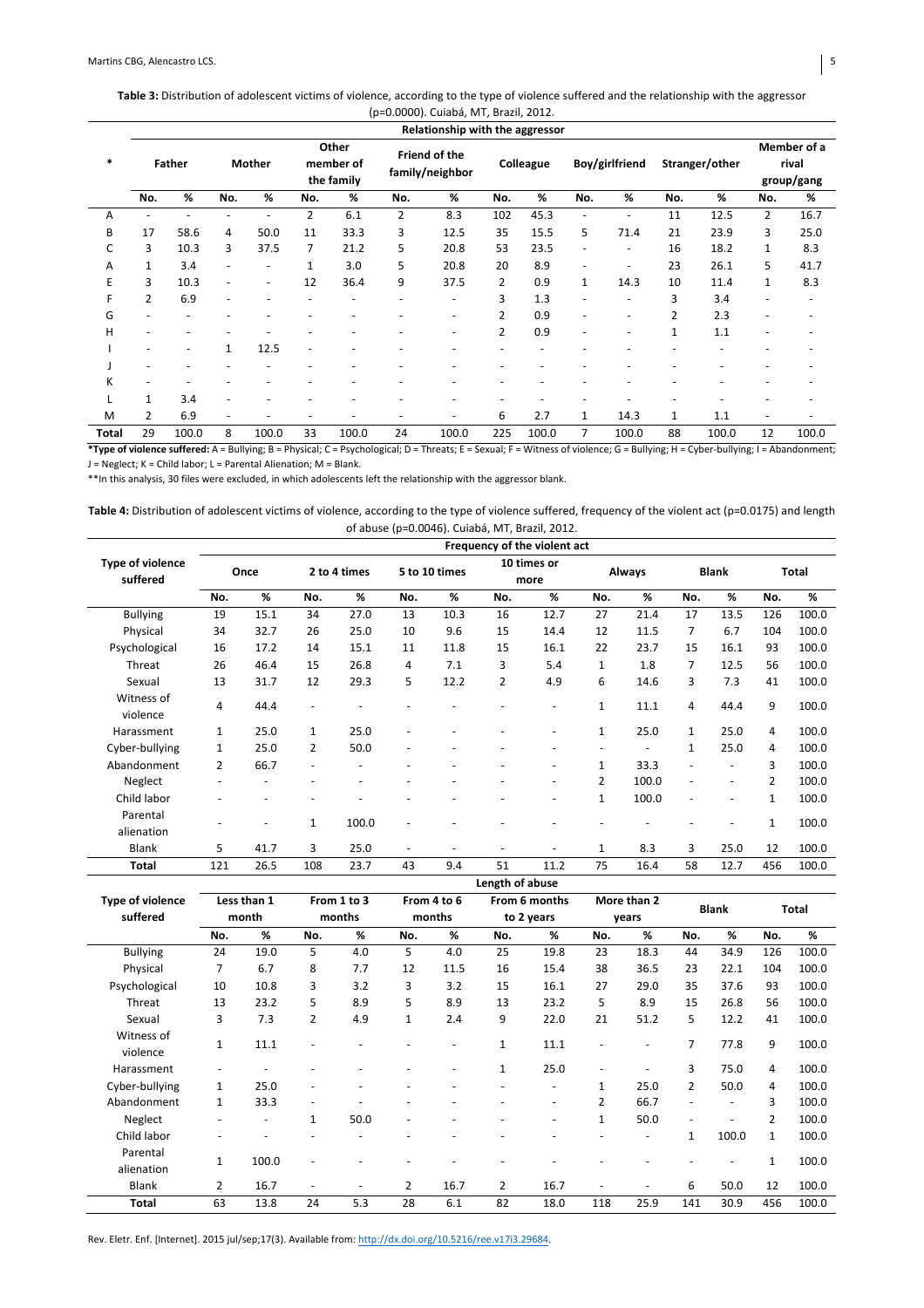With regard to the length of abuse, it is clear that threats, witnessing violence, abandonment and cyberbullying were the types of violence that had a higher proportion of duration - less than one month, while other manifestations of violence lasted longer. It is noteworthy that the blank answers may reveal the adolescents' resistance to state how often and how long they were the victim of situations of violence.

In the association between the types of violence suffered and the place where the violent act occurred, it was observed that: physical violence was perpetrated more often in the adolescent's residence; sexual violence predominated at their relatives house; bullying occurred more often at school; there were more threats on the street; both threats and physical violence occurred more often while in a place practicing sports; psychological violence, threats and witnessing violence were more common in bars and clubs; sexual violence occurred more often in other places (neighbor or friend's house, on the bus, work place, near school, etc.) (Table 5).

Table 5: Distribution of adolescent victims of violence, according to the type of violence and the place where it occurred (p=0.0000). Cuiabá, Mato Grosso, Brazil, 2012.

|       | Place where the violence occurred |                          |              |                          |              |        |                          |               |                          |                             |              |             |                          |             |
|-------|-----------------------------------|--------------------------|--------------|--------------------------|--------------|--------|--------------------------|---------------|--------------------------|-----------------------------|--------------|-------------|--------------------------|-------------|
| *     | In the adolescent's<br>home       |                          |              | <b>Relatives</b>         |              | School |                          | <b>Street</b> |                          | <b>Place for practicing</b> |              | Bars and/or |                          | Other place |
|       |                                   |                          |              | house                    |              |        |                          |               |                          | sports                      |              | clubs       |                          |             |
|       | No.                               | %                        | No.          | %                        | No.          | %      | No.                      | %             | No.                      | %                           | No.          | %           | No.                      | %           |
| А     | 3                                 | 3.5                      | 1            | 4.8                      | 101          | 48.3   | 7                        | 13.5          | $\overline{\phantom{0}}$ |                             |              | ÷.          | $\overline{2}$           | 6.9         |
| B     | 43                                | 50.0                     | 5            | 23.8                     | 34           | 16.3   | 11                       | 21.2          | 2                        | 40.0                        |              | ۰           | 5                        | 17.2        |
| C     | 11                                | 12.8                     | 5            | 23.8                     | 48           | 23.0   | 10                       | 19.2          | ۰                        |                             | $\mathbf{1}$ | 25.0        | 4                        | 13.8        |
| A     | 6                                 | 7.0                      | ٠            | $\overline{\phantom{a}}$ | 16           | 7.6    | 21                       | 40.4          | 2                        | 40.0                        | 1            | 25.0        | 5                        | 17.2        |
| E     | 17                                | 19.8                     | 8            | 38.1                     | $\mathbf{1}$ | 0.5    | $\mathbf{1}$             | 1.9           | $\mathbf{1}$             | 20.0                        |              | ٠           | 10                       | 34.5        |
|       | 3                                 | 3.5                      | $\mathbf{1}$ | 4.8                      |              | ٠      |                          |               | -                        |                             | 1            | 25.0        | $\overline{\phantom{a}}$ |             |
| G     |                                   | $\overline{\phantom{0}}$ | ٠            | $\overline{\phantom{a}}$ |              | ٠      | $\overline{2}$           | 3.8           | ٠                        |                             |              | ٠           | 1                        | 3.4         |
| н     |                                   |                          |              | $\overline{\phantom{a}}$ | 3            | 1.4    |                          |               |                          |                             |              |             |                          |             |
|       | 1                                 | 1.2                      | $\mathbf{1}$ | 4.8                      |              |        |                          |               |                          |                             |              |             |                          |             |
|       |                                   |                          |              |                          |              |        |                          |               |                          |                             |              |             |                          |             |
| K     |                                   |                          |              |                          |              |        |                          |               |                          |                             |              |             |                          |             |
|       | 1                                 | 1.2                      |              |                          |              |        |                          |               |                          |                             |              |             |                          |             |
| M     | 1                                 | 1.2                      | ٠            | $\overline{\phantom{a}}$ | 6            | 2.9    | $\overline{\phantom{a}}$ |               | ۰                        |                             | $\mathbf{1}$ | 25.0        | $\overline{2}$           | 6.9         |
| Total | 86                                | 100.0                    | 21           | 100.0                    | 209          | 100.0  | 52                       | 100.0         | 5                        | 100.0                       | 4            | 100.0       | 29                       | 100.0       |

\*Type of violence suffered: A = Bullying; B = Physical; C = Psychological; D = Threats; E = Sexual; F = Witness of violence; G = Bullying; H = Cyberbullying;  $I =$  Abandonment;  $J =$  Neglect;  $K =$  Child labor;  $L =$  Parental Alienation; M = Blank.

\*\*In this analysis, 50 files were excluded, in which adolescents left the place where the violence occurred blank.

By analyzing each type of violence according to their interruption or not (if it ceased or still persists)  $(p=0.0000)$ , it was observed that most had ceased, with the exception of abandonment and neglect, as shown by the following results: In abandonment, 66.7% of situations still persist and for negligence, half persists. In bullying: 58.7% ceased, 12.7% persist and 28.6% of participants left the answer blank. In physical violence: 62.5% ceased, 14.4% persist and 23.1% left it blank. In psychological: 63.4% ceased, 21.5% persist and 15.1% left it blank. In threats: 42.8% ceased, 12.5% persist and 44.7% left it blank. In sexual: 90.2% ceased, 2.4% persist and 2.7% left it blank. In witness of violence: 22.2% ceased, 11.1% persist and 66.7% left it blank. Harassment persists in 25.0% of the situations and 75.0% left it blank.

In cyber-bullying: 50.0% ceased and 50.0% left it blank. In child labor, the adolescents did not answer whether it had ceased or still persists. All situations of parental alienation syndrome had ceased (100.0%). Among the adolescents who did not respond as to which type of violence they had suffered, 58.3% had ceased and 41.7% did not respond whether the violence had ceased or still persists.

## **DISCUSSION**

National studies show an incidence of violence suffered by adolescents in which more than 40% of the adolescents surveyed reported having experienced some kind of violent  $act^{(12-13)}$ . International data also draw attention to the impact that involvement in situations of violence generates in adolescence<sup>(8-9)</sup>, highlighting the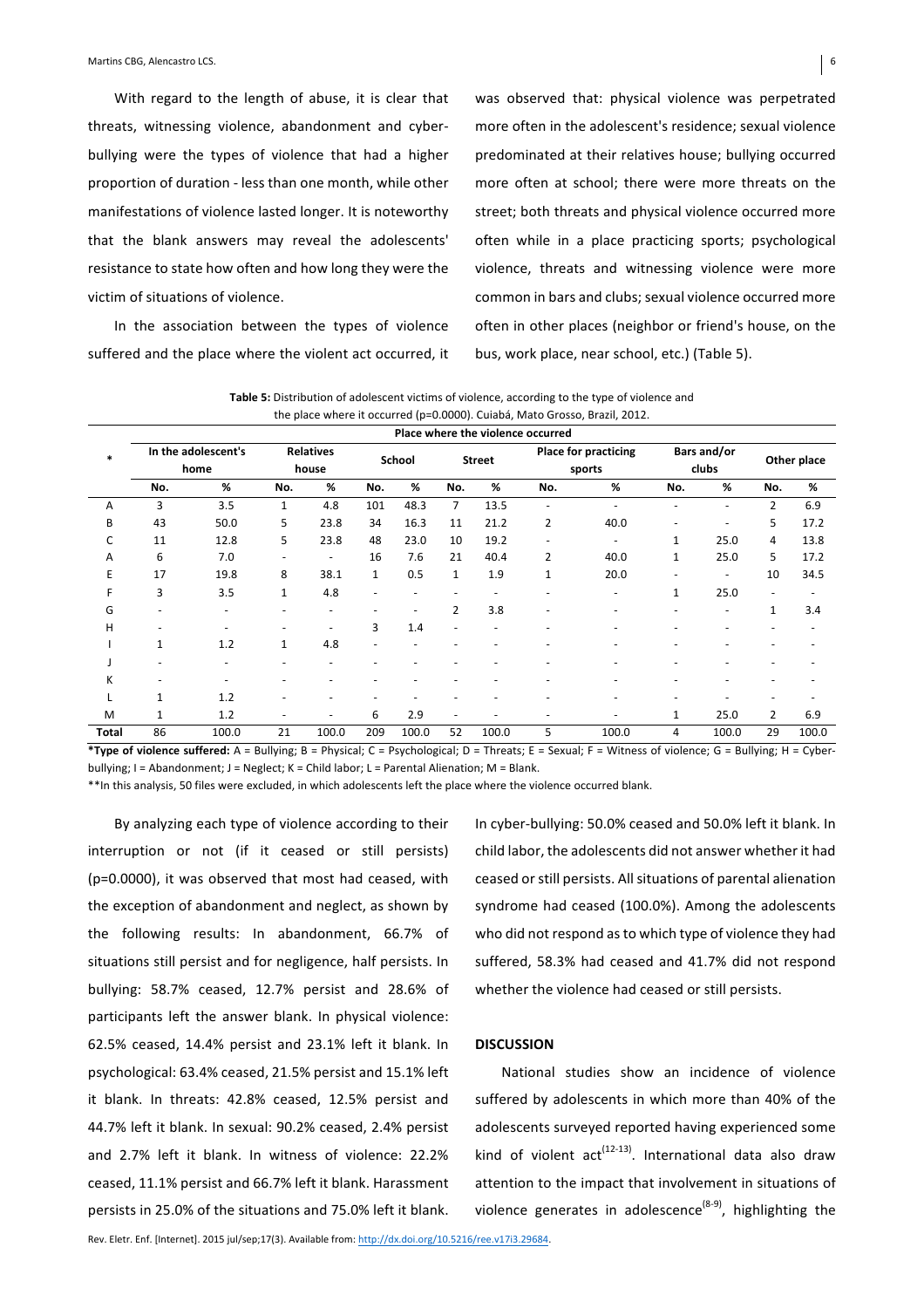need to implement measures to assist in the identification and reduction of these situations, with actions related to the treatment of the victims and the prevention of this event.

Girls, with the highest proportion, are shown as victims in violence among adolescents<sup> $(14)$ </sup>. This result reflects the historical context of society, in which women have not been considered a being with rights and have to submit to the male  $sex^{(12,15)}$ . In light of this, even though the female sex has won some rights in recent years, women still suffer stigmas that persist to the present  $day^{(16-17)}$ . Therefore, it is suggested that we enter into discussions with adolescents, in the school environment, on issues about questions of gender and the appreciation of women in society.

Bullying is the type of violence that stands out most among adolescent students<sup>(16-17)</sup>. In Boston, in the United States, an investigation identified a percentage of 25.9% of involvement with bullying in the last 12 months<sup>(18)</sup>. In recent years, studies have highlighted bullying as a condition that is directly involved in the integration process of this age group with society with effects usually associated with the physical and mental health of students, such as sadness, insomnia, depression, low selfesteem, suicidal thoughts, and losses in educational achievement and learning $(19-20)$ .

Psychological violence is also present in the daily lives of adolescents as the fourth type of violence most suffered by them $^{(21)}$ . With regard to gender issues and the types of violence, girls still suffer more sexual violence than boys<sup>(14,21)</sup>, and boys suffer more threats than girls<sup>(22)</sup>.

The studies show, however, that adolescents are susceptible to violence in its different forms, which in turn may vary according to sex. Therefore, it is essential to promote actions to prevent violence, as already mentioned, but also to invest in services of care for this grievance and to guide adolescents on how to seek help and specific assistance in each case.

As for the age group of adolescents, a study conducted on adolescent students in Brazilian state capitals and the capital of the Federal District also pointed to the fact that suffering bullying is more frequent among younger adolescents<sup> $(23)$ </sup>, while the incidence of physical violence increases with age in adolescence<sup>(24)</sup>.

This factor may be related to the profile of older teenagers, who, when feeling more confident, encouraged and with a further developed physique, become more intolerant and face disagreements in order to create opportunities for the violent act through physical aggression. This kind of violence often results in bodily injuries, which can leave irreversible sequelae, as well as demand costs with regard to health care services<sup>(4)</sup>.

Regarding the relationship with the aggressor, bullying is more exercised by classmates<sup>(19)</sup>, sexual violence by members and acquaintances of the family<sup>(15)</sup>, in physical violence, parents stand out as the main perpetrators of this type of violent act, demonstrating that they use physical violence as a punitive and educational means to resolve conflict situations with their children<sup>(12)</sup>. The companion of the victim (boyfriend) stands out as also being characterized as one of the attackers in the violence suffered by adolescents<sup>(12)</sup>.

Faced with this context, one can observe that the perpetrators of violent acts are characterized, in general, by acquaintances, from the family nucleus and/or close family, or with an emotional bond with the victim, such as boy/girlfriends. Therefore, it becomes necessary to invest in family and social relationships, in order to work with parents on strategies to assist in the education of their children with behavior based on dialog, understanding, conviviality and respect, and thus devaluing the cultural formation of conflict resolution through punitive methods with the use of violence. In addition, it is essential that parents participate and know the routines of their children and the people who are around them, to identify a possible situation of violence.

The frequency of the violent act (how many times) and the length of the abuse (period of exposure to violence) characterize the recurrence of violence suffered by the adolescents studied in this research. A study conducted in Recife, Pernambuco, found that 48.6% of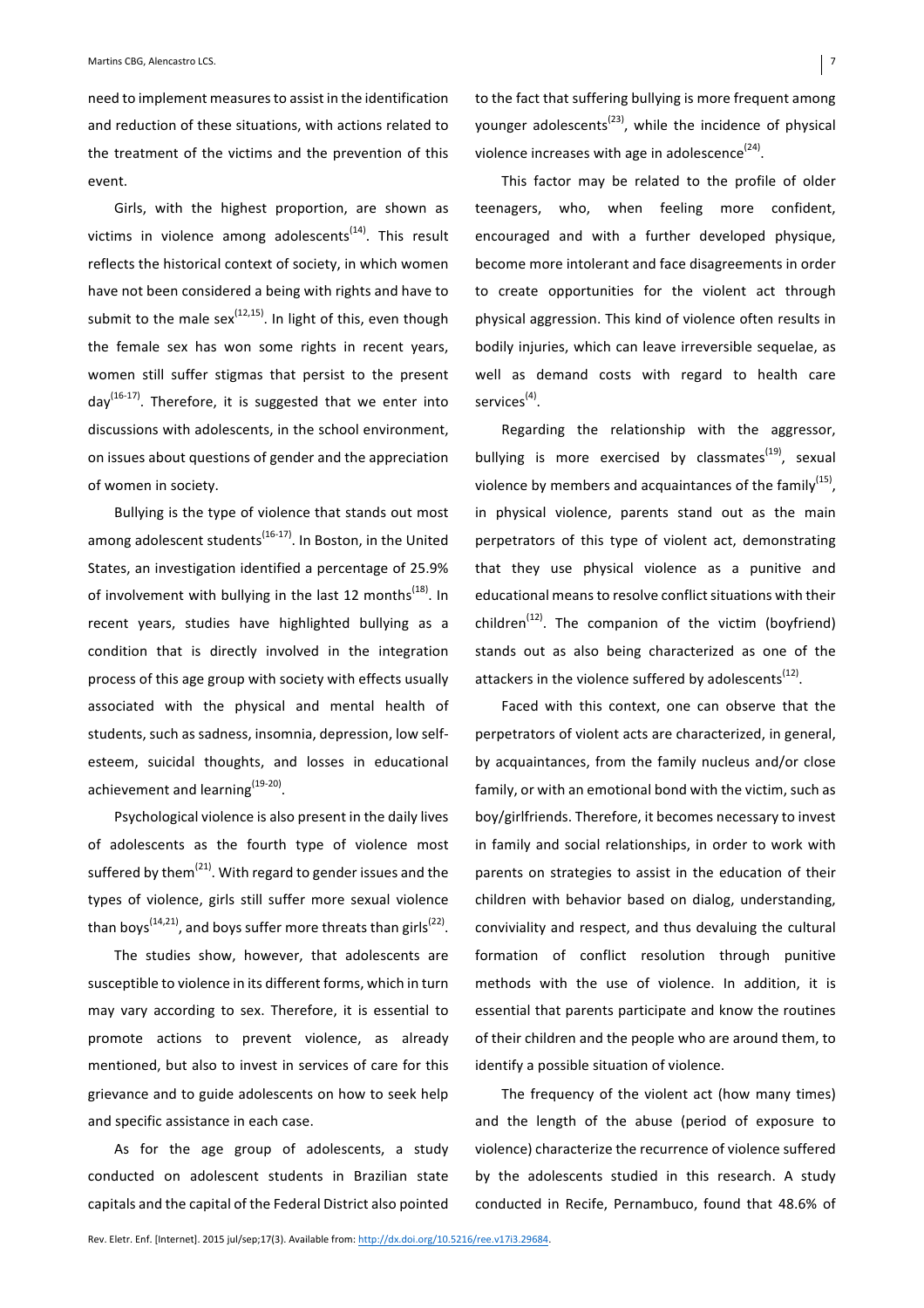the adolescents surveyed suffered aggression from one to five times and 33.3% more than 10 times<sup> $(12)$ </sup>.

Given the aspect of the violence, in which exposure is repeated for long periods<sup> $(12)$ </sup>, it is essential to establish simple and dynamic actions that help adolescents to report them, such as open channels for complaint, dissemination of child protection agencies and services available for each situation, among other strategies that encourage victims to seek help so that the cycle of violence can be stopped, thus reducing the recurrence and persistence of violence in the everyday life of adolescents. 

With regard to the place of occurrence of the violence suffered by adolescents, bullying occured more often in schools<sup>(19)</sup>. However, the very residence of the victim and intra-family environments stood out as places where teenagers suffer various forms of violence<sup>(25)</sup>.

Thus, identifying the risk factors for violence present in each environment in which it manifests itself may be the first step to better understanding this phenomenon and seeking viable solutions.

Although the study does not produce a time frame in relation to situations of violence referenced by the adolescents surveyed, the majority reported that the violence had ceased, similar to the study carried out in Recife, where 53.6% of the study population reported that the situation of violence had ceased<sup>(12)</sup>. However, one must consider the frequency and the length of the abuse that the adolescent suffered until the violence stopped. In this sense, we must recognize the damage caused by violence, considering the late disruption of the event.

The literature suggests that long and frequent exposure to the violence suffered by adolescents, despite having ceased, may impact the growth and development of this age group, and they are recognized in the physical, mental, sexual, behavioral, emotional and cognitive areas<sup> $(4,8-9)$ </sup>. Thus, these can be expressed by means of dropping out of school, low performance in learning, difficulty sleeping and/or eating, running away from home, low self-esteem, ideation of suicidal behavior,

involvement with gangs, alcohol and drugs, personal injury, unprotected sexual activity, and especially being able to generate a violent behavior, also affecting the perception and the way of seeing the world in which they  $live^{(4,8-9)}$ .

## **CONCLUSION**

According to the results, girls suffer more violence than boys and the types of violence that stood out were bullying and physical violence, where the younger adolescents suffered the first one more often and the older ones, the second. The aggressors, the frequency of the violent act, the length of the abuse and the place of occurrence varied according to the type of violence suffered and most situations of violence ceased, except for situations of abandonment and neglect.

This study revealed the occurrence and characteristics of violence experienced by adolescents, situations often not communicated to specific services addressing violence and, although a possible limitation was not stipulating a cut-off time for the response of adolescents in relation to situations of violence, the study investigated a significant number of subjects, with results that represent the actual situation of the scene of violence suffered by the adolescents from a state capital in Brazil, therefore, it deals with a reality that is poorly known and largely unreported to official agencies.

It is noteworthy that the study shows significant descriptive data, which represent only part of the problem, highlighting the need to develop new studies to further investigate the various facets of the theme and to suggest new coping measures for violence in adolescence, through actions that aid in the prevention of this grievance and in seeking help and reporting of cases, thus contributing to the quality of life in this age group.